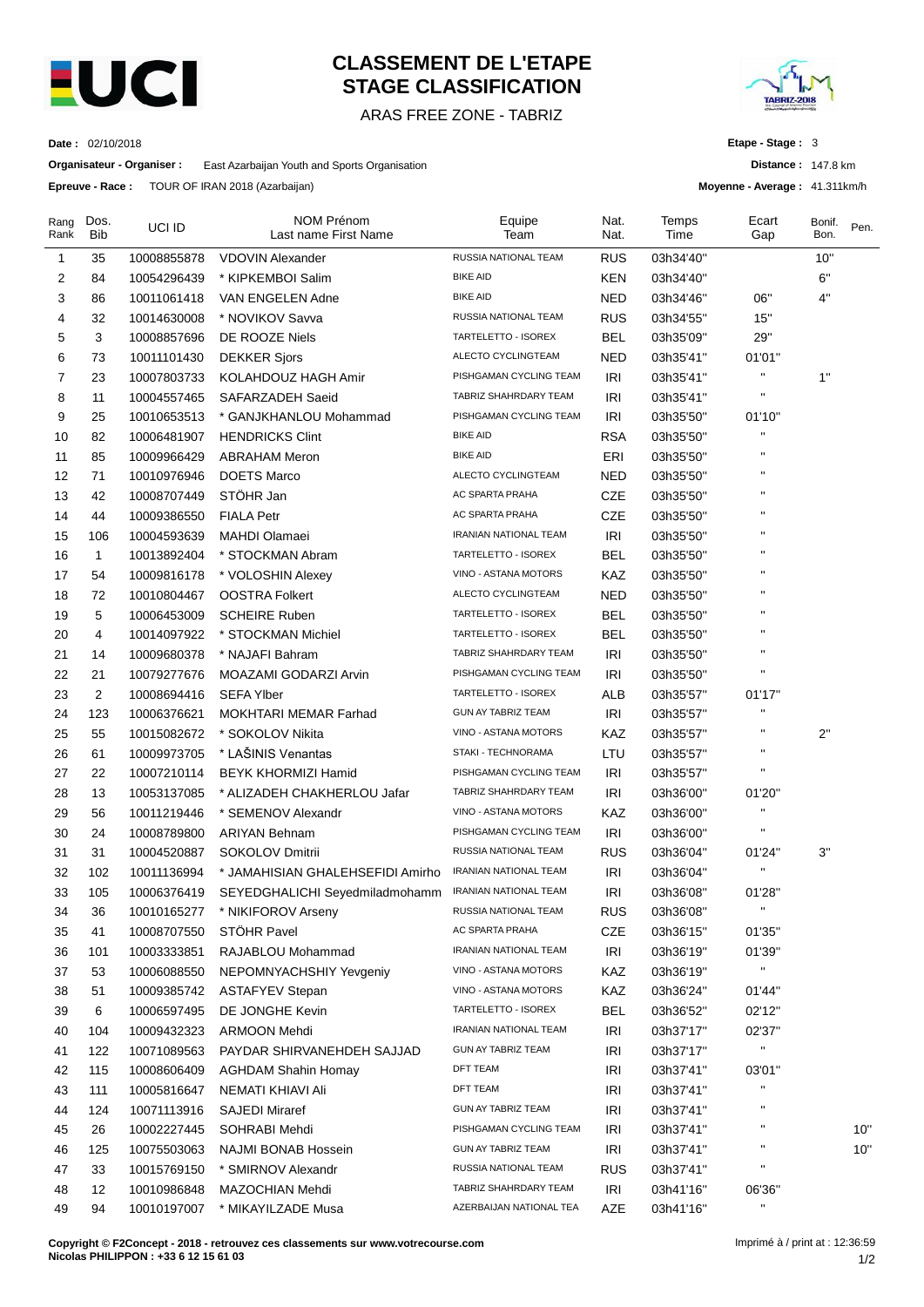| 50 | 52  | 10006472409 | <b>KAMYSHEV Arman</b>    | VINO - ASTANA MOTORS         | <b>KAZ</b> | 03h41'16" | $\blacksquare$ |
|----|-----|-------------|--------------------------|------------------------------|------------|-----------|----------------|
| 51 | 121 | 10071089260 | SAHRAEI BONAB TOHID      | <b>GUN AY TABRIZ TEAM</b>    | <b>IRI</b> | 03h44'31" | 09'51"         |
| 52 | 114 | 10067246848 | * JAFAR ZADEH Morteza    | <b>DFT TEAM</b>              | <b>IRI</b> | 03h44'31" | $\mathbf{H}$   |
| 53 | 112 | 10009813653 | POURESMAEIL Mohammad     | <b>DFT TEAM</b>              | IRI        | 03h44'31" | $\mathbf{H}$   |
| 54 | 83  | 10064580156 | * KAGIMU Charles         | <b>BIKE AID</b>              | UGA        | 03h44'31" | $\mathbf{H}$   |
| 55 | 103 | 10007448671 | RAHMANIBEIRAGH Mohsen    | <b>IRANIAN NATIONAL TEAM</b> | IRI        | 03h45'08" | 10'28"         |
| 56 | 126 | 10008712503 | <b>BAGHERI Esmaeil</b>   | <b>GUN AY TABRIZ TEAM</b>    | IRI        | 03h45'08" | $\mathbf{H}$   |
| 57 | 74  | 10007291855 | OTTEMA Rick              | ALECTO CYCLINGTEAM           | NED.       | 03h45'22" | 10'42"         |
| 58 | 113 | 10070504129 | <b>BAHARI Mahdi</b>      | <b>DFT TEAM</b>              | IRI        | 03h45'22" | $\mathbf{H}$   |
| 59 | 93  | 10015334165 | * SHIRALIYEV Karim       | AZERBAIJAN NATIONAL TEA      | AZE        | 03h47'13" | 12'33"         |
| 60 | 63  | 10015992048 | * VAITAITIS Kestutis     | <b>STAKI - TECHNORAMA</b>    | LTU        | 03h47'20" | 12'40"         |
| 61 | 116 | 10067400129 | <b>HASHEMI Mohammad</b>  | <b>DFT TEAM</b>              | IRI        | 03h47'20" | $\mathbf{H}$   |
| 62 | 75  | 10013802171 | <b>OVERSTE Matthew</b>   | ALECTO CYCLINGTEAM           | <b>NED</b> | 03h47'25" | 12'45"         |
| 63 | 65  | 10006903148 | <b>SERTVYTIS Donatas</b> | <b>STAKI - TECHNORAMA</b>    | LTU        | 03h47'25" | $\mathbf{H}$   |
| 64 | 43  | 10007650048 | KALOJÍROS Tomáš          | <b>AC SPARTA PRAHA</b>       | CZE        | 03h47'34" | 12'54"         |
| 65 | 64  | 10080220802 | * KUPSTAITIS Povilas     | STAKI - TECHNORAMA           | LTU        | 03h47'46" | 13'06"         |
| 66 | 81  | 10009395947 | SCHÄFER Timo             | <b>BIKE AID</b>              | <b>GER</b> | 03h47'54" | 13'14"         |
| 67 | 62  | 10013985764 | * GEMBECKAS Tomas        | <b>STAKI - TECHNORAMA</b>    | LTU        | 03h47'54" | $\mathbf{H}$   |

**Aucun coureur hors-délai / No OTL** 

### **Nombre de partants : 68**

**Aucun non partant - No DN** S

**ABANDONS - DNF** Dossard/Bib 76 - PIETERS Roy - ALECTO CYCLINGTEAM - 10004780565 Numbers : 1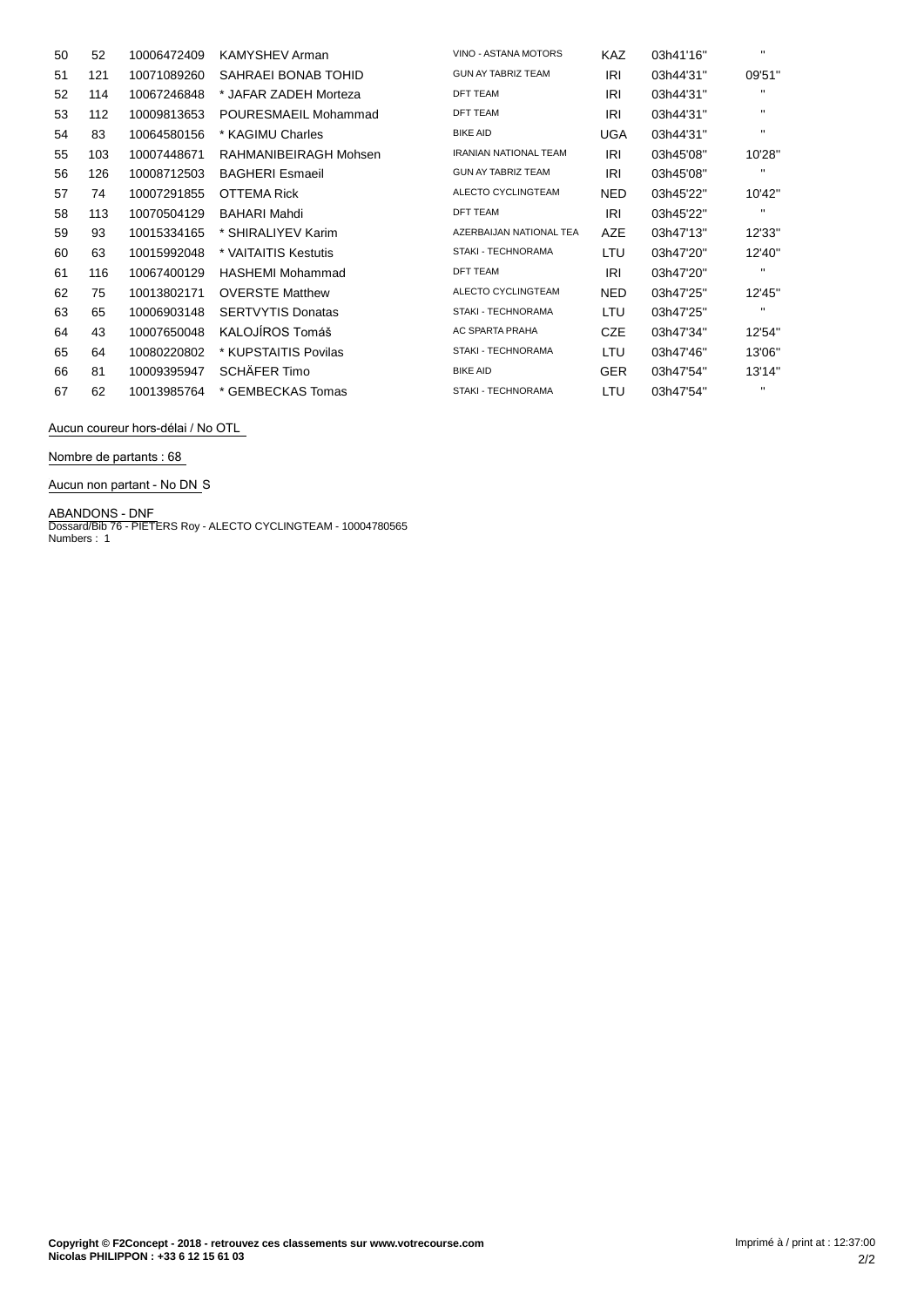

## **CLASSEMENT GENERAL GENERAL CLASSIFICATION**

## ARAS FREE ZONE - TABRIZ



**Distance :** 507.3 km

**Etape - Stage :** 3

**Date :** 02/10/2018

**Organisateur - Organiser :** East Azarbaijan Youth and Sports Organisation

**Epreuve - Race :** TOUR OF IRAN 2018 (Azarbaijan)

|                | <b>Lpieuve - Race.</b> TOUR OF IRAIN 2010 (AZdibaljaH) |             |                                           | Moyenne - Average: 41.43km/h |              |               |              |  |
|----------------|--------------------------------------------------------|-------------|-------------------------------------------|------------------------------|--------------|---------------|--------------|--|
| Rang<br>Rank   | Dos.<br><b>Bib</b>                                     | UCI ID      | <b>NOM Prénom</b><br>Last name First Name | Equipe<br>Team               | Nat.<br>Nat. | Temps<br>Time | Ecart<br>Gap |  |
| 1              | 31                                                     | 10004520887 | SOKOLOV Dmitrii                           | RUSSIA NATIONAL TEAM         | <b>RUS</b>   | 12h15'45"     |              |  |
| 2              | 25                                                     | 10010653513 | * GANJKHANLOU Mohammad                    | PISHGAMAN CYCLING TEAM       | IRI          | 12h19'06"     | 03'21"       |  |
| 3              | 85                                                     | 10009966429 | <b>ABRAHAM Meron</b>                      | <b>BIKE AID</b>              | ERI          | 12h19'13"     | 03'28"       |  |
| $\overline{4}$ | $\mathbf{1}$                                           | 10013892404 | * STOCKMAN Abram                          | TARTELETTO - ISOREX          | <b>BEL</b>   | 12h19'21"     | 03'36"       |  |
| 5              | 82                                                     | 10006481907 | <b>HENDRICKS Clint</b>                    | <b>BIKE AID</b>              | <b>RSA</b>   | 12h19'22"     | 03'37"       |  |
| 6              | 42                                                     | 10008707449 | STÖHR Jan                                 | AC SPARTA PRAHA              | <b>CZE</b>   | 12h19'22"     | $\mathbf{H}$ |  |
| $\overline{7}$ | 14                                                     | 10009680378 | * NAJAFI Bahram                           | TABRIZ SHAHRDARY TEAM        | IRI          | 12h19'22"     | $\mathbf{u}$ |  |
| 8              | 55                                                     | 10015082672 | * SOKOLOV Nikita                          | VINO - ASTANA MOTORS         | KAZ          | 12h19'27"     | 03'42"       |  |
| 9              | 2                                                      | 10008694416 | <b>SEFA Ylber</b>                         | TARTELETTO - ISOREX          | <b>ALB</b>   | 12h19'29"     | 03'44"       |  |
| 10             | 61                                                     | 10009973705 | * LAŠINIS Venantas                        | STAKI - TECHNORAMA           | LTU          | 12h19'29"     | $\mathbf{H}$ |  |
| 11             | 22                                                     | 10007210114 | <b>BEYK KHORMIZI Hamid</b>                | PISHGAMAN CYCLING TEAM       | IRI          | 12h19'29"     | $\mathbf{u}$ |  |
| 12             | 72                                                     | 10010804467 | <b>OOSTRA Folkert</b>                     | ALECTO CYCLINGTEAM           | <b>NED</b>   | 12h20'02"     | 04'17"       |  |
| 13             | 4                                                      | 10014097922 | * STOCKMAN Michiel                        | TARTELETTO - ISOREX          | <b>BEL</b>   | 12h21'25"     | 05'40"       |  |
| 14             | 101                                                    | 10003333851 | RAJABLOU Mohammad                         | <b>IRANIAN NATIONAL TEAM</b> | <b>IRI</b>   | 12h21'59"     | 06'14"       |  |
| 15             | 104                                                    | 10009432323 | <b>ARMOON Mehdi</b>                       | <b>IRANIAN NATIONAL TEAM</b> | IRI          | 12h22'03"     | 06'18"       |  |
| 16             | 35                                                     | 10008855878 | <b>VDOVIN Alexander</b>                   | RUSSIA NATIONAL TEAM         | <b>RUS</b>   | 12h22'30"     | 06'45"       |  |
| 17             | 32                                                     | 10014630008 | * NOVIKOV Savva                           | RUSSIA NATIONAL TEAM         | <b>RUS</b>   | 12h22'40"     | 06'55"       |  |
| 18             | 86                                                     | 10011061418 | VAN ENGELEN Adne                          | <b>BIKE AID</b>              | <b>NED</b>   | 12h22'42"     | 06'57"       |  |
| 19             | 3                                                      | 10008857696 | DE ROOZE Niels                            | TARTELETTO - ISOREX          | <b>BEL</b>   | 12h23'09"     | 07'24"       |  |
| 20             | 23                                                     | 10007803733 | KOLAHDOUZ HAGH Amir                       | PISHGAMAN CYCLING TEAM       | IRI          | 12h23'40"     | 07'55"       |  |
| 21             | 71                                                     | 10010976946 | <b>DOETS Marco</b>                        | ALECTO CYCLINGTEAM           | NED          | 12h23'50"     | 08'05"       |  |
| 22             | 44                                                     | 10009386550 | <b>FIALA Petr</b>                         | AC SPARTA PRAHA              | <b>CZE</b>   | 12h23'50"     | $\mathbf{H}$ |  |
| 23             | 5                                                      | 10006453009 | <b>SCHEIRE Ruben</b>                      | TARTELETTO - ISOREX          | <b>BEL</b>   | 12h23'50"     | $\mathbf{H}$ |  |
| 24             | 21                                                     | 10079277676 | MOAZAMI GODARZI Arvin                     | PISHGAMAN CYCLING TEAM       | IRI          | 12h23'50"     | $\mathbf{H}$ |  |
| 25             | 11                                                     | 10004557465 | SAFARZADEH Saeid                          | TABRIZ SHAHRDARY TEAM        | <b>IRI</b>   | 12h23'51"     | 08'06"       |  |
| 26             | 102                                                    | 10011136994 | * JAMAHISIAN GHALEHSEFIDI Amirhoss        | IRANIAN NATIONAL TEAM        | IRI          | 12h24'04"     | 08'19"       |  |
| 27             | 41                                                     | 10008707550 | STÖHR Pavel                               | AC SPARTA PRAHA              | <b>CZE</b>   | 12h24'15"     | 08'30"       |  |
| 28             | 51                                                     | 10009385742 | <b>ASTAFYEV Stepan</b>                    | VINO - ASTANA MOTORS         | <b>KAZ</b>   | 12h24'24"     | 08'39"       |  |
| 29             | 52                                                     | 10006472409 | <b>KAMYSHEV Arman</b>                     | VINO - ASTANA MOTORS         | KAZ          | 12h24'48"     | 09'03"       |  |
| 30             | 26                                                     | 10002227445 | SOHRABI Mehdi                             | PISHGAMAN CYCLING TEAM       | <b>IRI</b>   | 12h25'51"     | 10'06"       |  |
| 31             | 106                                                    | 10004593639 | <b>MAHDI Olamaei</b>                      | IRANIAN NATIONAL TEAM        | IRI          | 12h26'47"     | 11'02"       |  |
| 32             | 73                                                     | 10011101430 | <b>DEKKER Sjors</b>                       | ALECTO CYCLINGTEAM           | <b>NED</b>   | 12h26'50"     | 11'05"       |  |
| 33             | 111                                                    | 10005816647 | NEMATI KHIAVI Ali                         | DFT TEAM                     | <b>IRI</b>   | 12h28'38"     | 12'53"       |  |
| 34             | 74                                                     | 10007291855 | OTTEMA Rick                               | ALECTO CYCLINGTEAM           | <b>NED</b>   | 12h28'52"     | 13'07"       |  |
| 35             | 13                                                     | 10053137085 | * ALIZADEH CHAKHERLOU Jafar               | TABRIZ SHAHRDARY TEAM        | IRI          | 12h29'18"     | 13'33"       |  |
| 36             | 84                                                     | 10054296439 | * KIPKEMBOI Salim                         | <b>BIKE AID</b>              | KEN          | 12h32'29"     | 16'44"       |  |
| 37             | 54                                                     | 10009816178 | * VOLOSHIN Alexey                         | VINO - ASTANA MOTORS         | KAZ          | 12h33'45"     | 18'00"       |  |
| 38             | 123                                                    | 10006376621 | MOKHTARI MEMAR Farhad                     | GUN AY TABRIZ TEAM           | IRI          | 12h33'52"     | 18'07"       |  |
| 39             | 24                                                     | 10008789800 | <b>ARIYAN Behnam</b>                      | PISHGAMAN CYCLING TEAM       | IRI          | 12h33'55"     | 18'10"       |  |
| 40             | 56                                                     | 10011219446 | * SEMENOV Alexandr                        | VINO - ASTANA MOTORS         | <b>KAZ</b>   | 12h33'55"     | $\mathbf{H}$ |  |
| 41             | 36                                                     | 10010165277 | * NIKIFOROV Arseny                        | RUSSIA NATIONAL TEAM         | <b>RUS</b>   | 12h34'03"     | 18'18"       |  |
| 42             | 53                                                     | 10006088550 | NEPOMNYACHSHIY Yevgeniy                   | VINO - ASTANA MOTORS         | KAZ          | 12h34'14"     | 18'29"       |  |
| 43             | 33                                                     | 10015769150 | * SMIRNOV Alexandr                        | RUSSIA NATIONAL TEAM         | <b>RUS</b>   | 12h35'36"     | 19'51"       |  |
| 44             | 122                                                    | 10071089563 | PAYDAR SHIRVANEHDEH SAJJAD                | GUN AY TABRIZ TEAM           | <b>IRI</b>   | 12h35'38"     | 19'53"       |  |
| 45             | 105                                                    | 10006376419 | SEYEDGHALICHI Seyedmiladmohammad          | IRANIAN NATIONAL TEAM        | <b>IRI</b>   | 12h37'00"     | 21'15"       |  |
| 46             | 93                                                     | 10015334165 | * SHIRALIYEV Karim                        | AZERBAIJAN NATIONAL TEAM     | AZE          | 12h37'28"     | 21'43"       |  |
| 47             | 6                                                      | 10006597495 | DE JONGHE Kevin                           | TARTELETTO - ISOREX          | <b>BEL</b>   | 12h37'44"     | 21'59"       |  |
| 48             | 115                                                    | 10008606409 | <b>AGHDAM Shahin Homay</b>                | DFT TEAM                     | IRI          | 12h38'33"     | 22'48"       |  |
| 49             | 124                                                    | 10071113916 | <b>SAJEDI Miraref</b>                     | <b>GUN AY TABRIZ TEAM</b>    | <b>IRI</b>   | 12h38'33"     | $\mathbf{H}$ |  |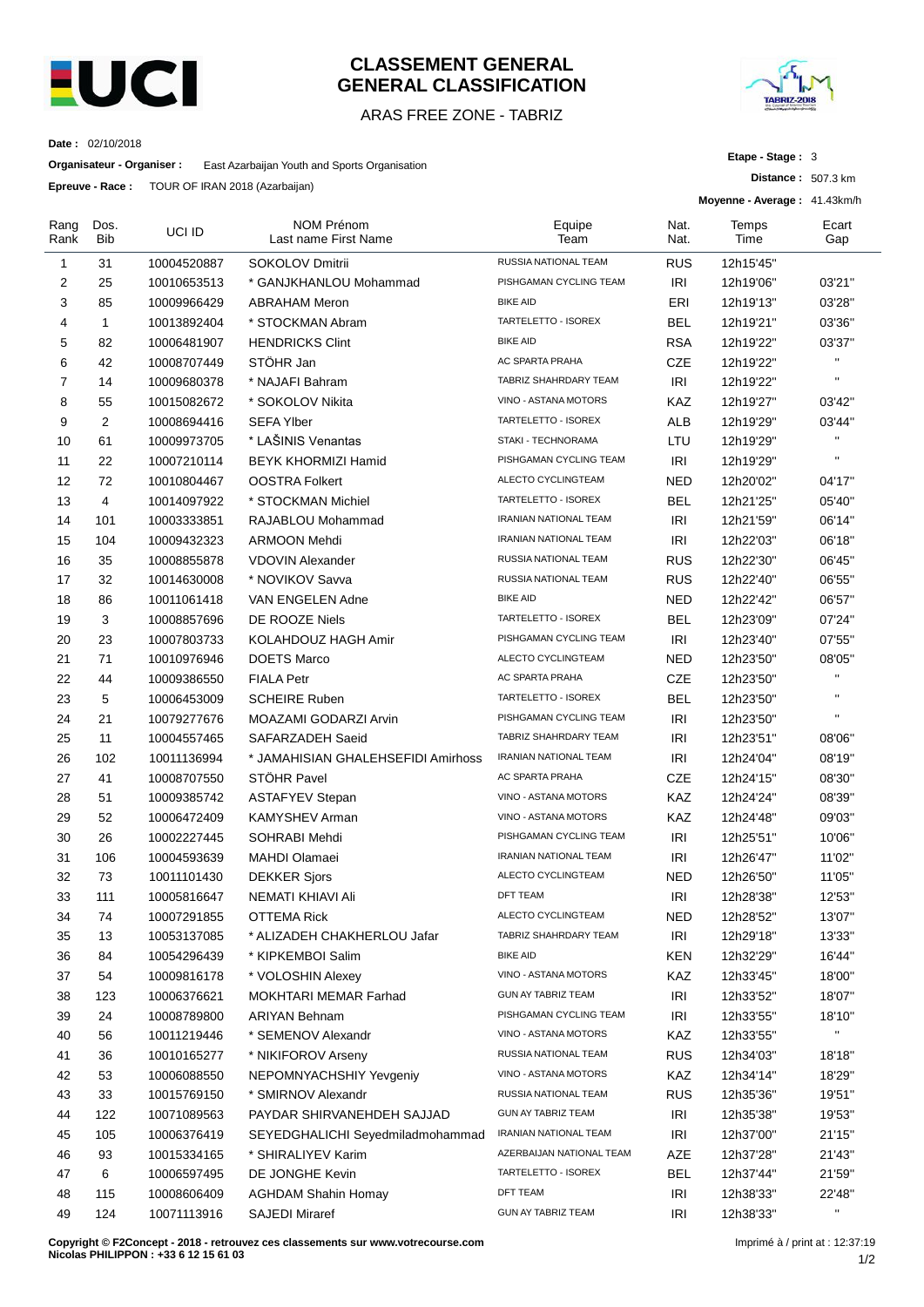| 50 | 125 | 10075503063 | NAJMI BONAB Hossein      | <b>GUN AY TABRIZ TEAM</b>    | IRI        | 12h38'53" | 23'08"       |
|----|-----|-------------|--------------------------|------------------------------|------------|-----------|--------------|
| 51 | 94  | 10010197007 | * MIKAYILZADE Musa       | AZERBAIJAN NATIONAL TEAM     | <b>AZE</b> | 12h39'11" | 23'26"       |
| 52 | 43  | 10007650048 | KALOJÍROS Tomáš          | AC SPARTA PRAHA              | <b>CZE</b> | 12h41'01" | 25'16"       |
| 53 | 12  | 10010986848 | MAZOCHIAN Mehdi          | TABRIZ SHAHRDARY TEAM        | IRI        | 12h42'08" | 26'23"       |
| 54 | 75  | 10013802171 | <b>OVERSTE Matthew</b>   | ALECTO CYCLINGTEAM           | <b>NED</b> | 12h45'20" | 29'35"       |
| 55 | 114 | 10067246848 | * JAFAR ZADEH Morteza    | <b>DFT TEAM</b>              | IRI        | 12h45'20" | $\mathbf{H}$ |
| 56 | 112 | 10009813653 | POURESMAEIL Mohammad     | <b>DFT TEAM</b>              | IRI        | 12h45'23" | 29'38"       |
| 57 | 121 | 10071089260 | SAHRAEI BONAB TOHID      | <b>GUN AY TABRIZ TEAM</b>    | IRI        | 12h45'23" | $\mathbf{H}$ |
| 58 | 83  | 10064580156 | * KAGIMU Charles         | <b>BIKE AID</b>              | <b>UGA</b> | 12h45'28" | 29'43"       |
| 59 | 103 | 10007448671 | RAHMANIBEIRAGH Mohsen    | <b>IRANIAN NATIONAL TEAM</b> | IRI        | 12h46'20" | 30'35"       |
| 60 | 126 | 10008712503 | <b>BAGHERI Esmaeil</b>   | <b>GUN AY TABRIZ TEAM</b>    | IRI        | 12h47'13" | 31'28"       |
| 61 | 81  | 10009395947 | SCHÄFER Timo             | <b>BIKE AID</b>              | <b>GER</b> | 12h49'22" | 33'37"       |
| 62 | 116 | 10067400129 | HASHEMI Mohammad         | <b>DFT TEAM</b>              | IRI        | 12h56'05" | 40'20"       |
| 63 | 63  | 10015992048 | * VAITAITIS Kestutis     | <b>STAKI - TECHNORAMA</b>    | LTU        | 12h56'10" | 40'25"       |
| 64 | 65  | 10006903148 | <b>SERTVYTIS Donatas</b> | <b>STAKI - TECHNORAMA</b>    | LTU        | 12h56'15" | 40'30"       |
| 65 | 64  | 10080220802 | * KUPSTAITIS Povilas     | <b>STAKI - TECHNORAMA</b>    | LTU        | 12h56'36" | 40'51"       |
| 66 | 62  | 10013985764 | * GEMBECKAS Tomas        | <b>STAKI - TECHNORAMA</b>    | LTU        | 13h04'05" | 48'20"       |
| 67 | 113 | 10070504129 | <b>BAHARI Mahdi</b>      | <b>DFT TEAM</b>              | IRI        | 13h04'30" | 48'45"       |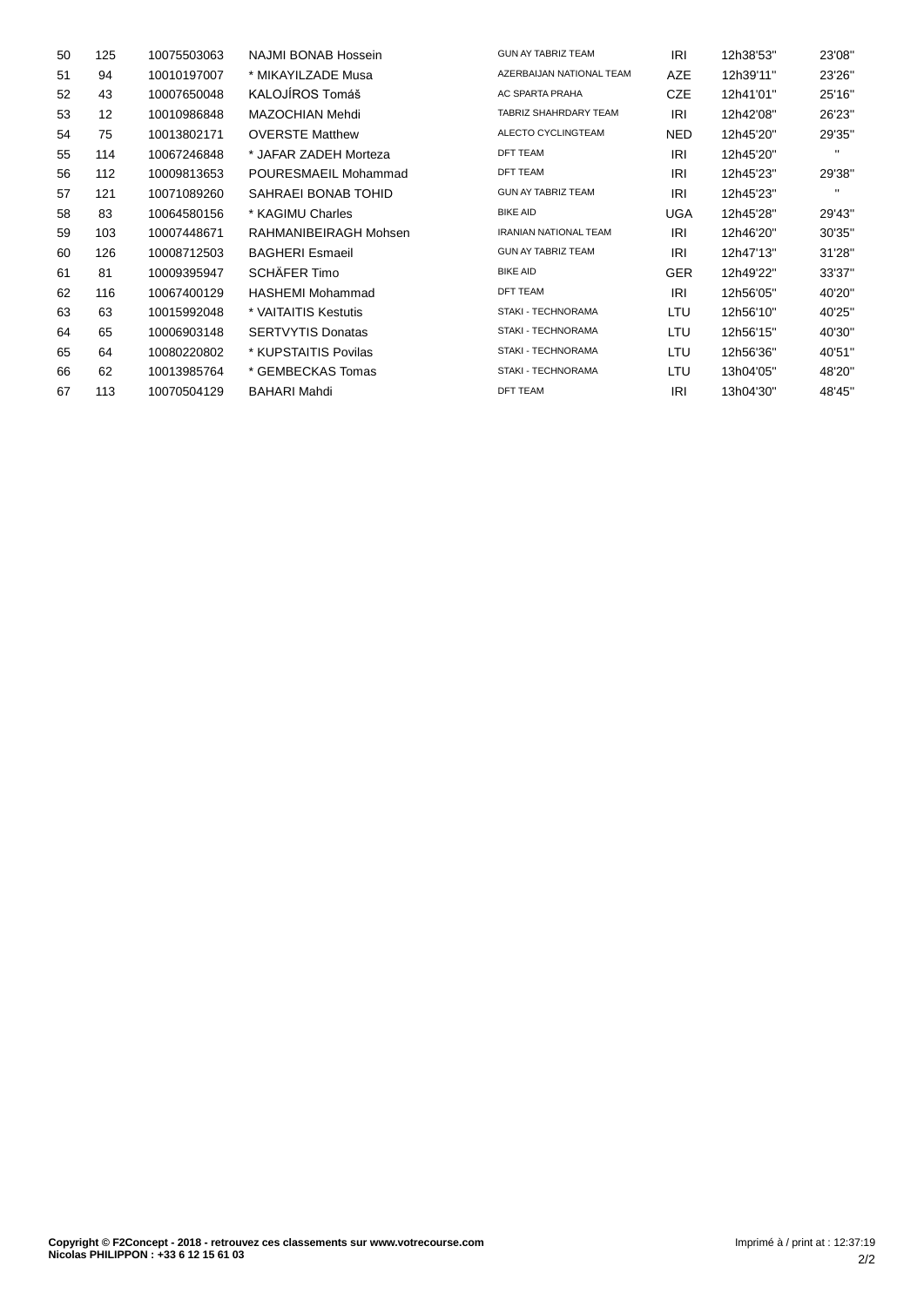

# **CLASSEMENT DES SPRINTS SPRINTS CLASSIFICATION**



ARAS FREE ZONE - TABRIZ

**Date :** 02/10/2018

**Organisateur - Organiser :** East Azarbaijan Youth and Sports Organisation

**Epreuve - Race :** TOUR OF IRAN 2018 (Azarbaijan)

## **Classement de l'étape - Stage classification Classement général - General classification**

| Rq | Dos. | Nom Prénom            | Nat.       | Equipe     | Pts | Bon. | Nu<br>Rk | טש.<br><b>Bib</b> | <b>INVILLE LUIDILL</b><br>Last name First name | <b>INTERCHICE UCT</b><br>UCI Code | <b>Lyupe</b><br>Team | Pts |
|----|------|-----------------------|------------|------------|-----|------|----------|-------------------|------------------------------------------------|-----------------------------------|----------------------|-----|
|    |      | km 109.7 - SPRINT N°1 |            |            |     |      |          | 31                | SOKOLOV Dmitrii                                |                                   | <b>RUS</b>           | 12  |
|    | 31   | SOKOLOV Dmitrii       | <b>RUS</b> | <b>RUS</b> | 6   |      |          | 25                | GANJKHANLOU Mohammad                           |                                   | <b>PKY</b>           | 12  |
| 2  | 55   | SOKOLOV Nikita        | KAZ        | <b>VAM</b> | 4   |      |          | 85                | <b>ABRAHAM Meron</b>                           |                                   | <b>BAI</b>           |     |
|    | 23   | KOLAHDOUZ HAGH Amir   | <b>IRI</b> | <b>PKY</b> |     |      | 4        | 55                | SOKOLOV Nikita                                 |                                   | <b>VAM</b>           |     |
|    |      |                       |            |            |     |      |          |                   |                                                |                                   | ___                  |     |

**Etape - Stage :** 3

| Nat. | Equipe     | Pts            | Bon. | Rq<br>Rk       | Dos.<br><b>Bib</b> | Nom Prénom<br>Last name First name | N° licence UCI<br><b>UCI Code</b> | Equipe<br>Team | Pts            |
|------|------------|----------------|------|----------------|--------------------|------------------------------------|-----------------------------------|----------------|----------------|
|      |            |                |      | 1              | 31                 | <b>SOKOLOV Dmitrii</b>             |                                   | <b>RUS</b>     | 12             |
| RUS  | <b>RUS</b> | 6              | 3    | 2              | 25                 | GANJKHANLOU Mohammad               |                                   | <b>PKY</b>     | 12             |
| KAZ  | <b>VAM</b> | $\overline{4}$ | 2    | 3              | 85                 | <b>ABRAHAM Meron</b>               |                                   | <b>BAI</b>     | 6              |
| IRI  | <b>PKY</b> | $\overline{2}$ | 1    | $\overline{4}$ | 55                 | <b>SOKOLOV Nikita</b>              |                                   | <b>VAM</b>     | $\overline{4}$ |
|      |            |                |      | 5              | 4                  | <b>STOCKMAN Michiel</b>            |                                   | <b>TIS</b>     | $\overline{4}$ |
|      |            |                |      | 6              | 74                 | <b>OTTEMA Rick</b>                 |                                   | <b>ALE</b>     | $\overline{4}$ |
|      |            |                |      | 7              | 1                  | STOCKMAN Abram                     |                                   | <b>TIS</b>     | $\overline{2}$ |
|      |            |                |      | 8              | 101                | RAJABLOU Mohammad                  |                                   | <b>IRI</b>     | 2              |
|      |            |                |      | 9              | 23                 | KOLAHDOUZ HAGH Amir                |                                   | <b>PKY</b>     | $\overline{2}$ |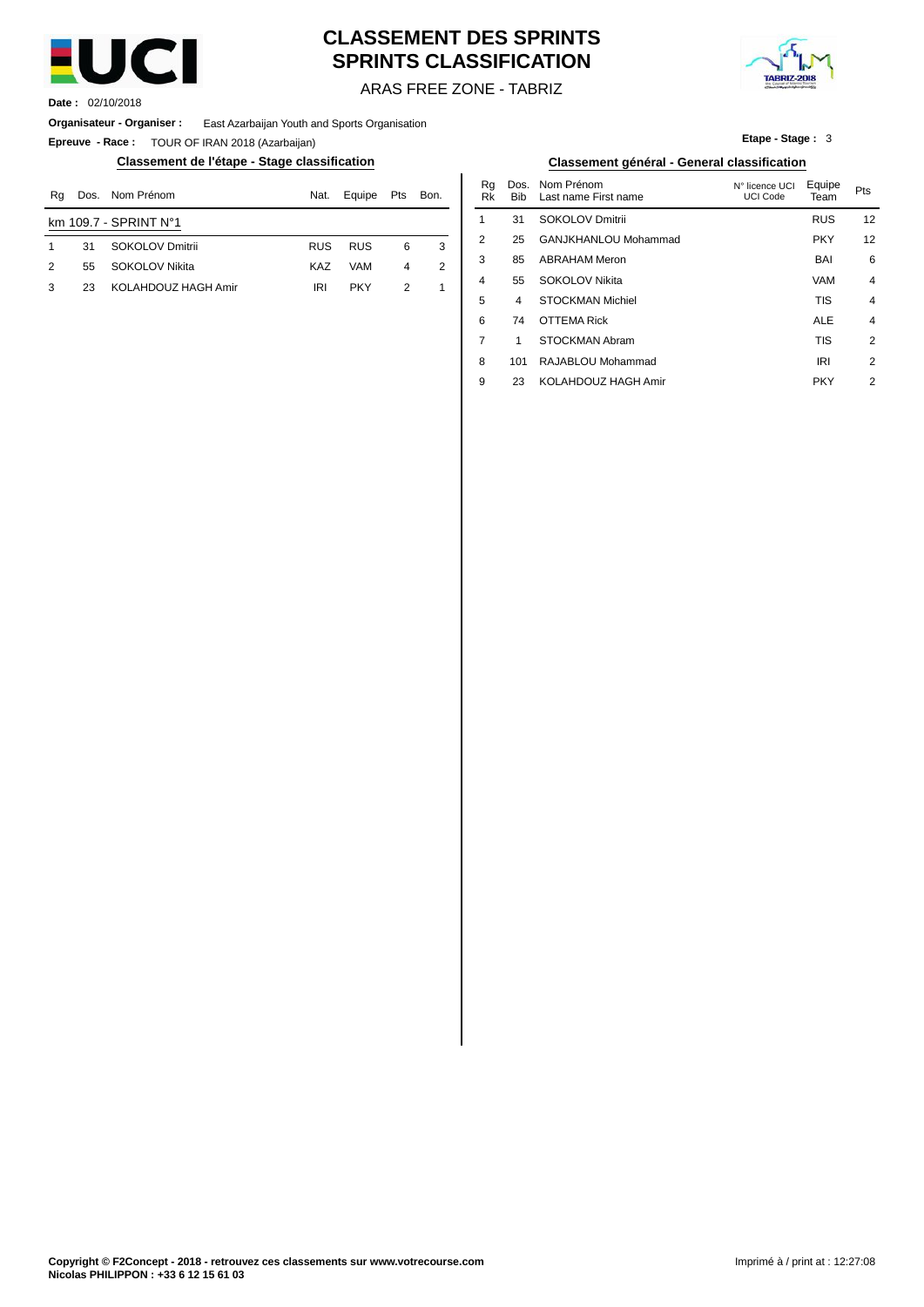

# **MEILLEUR GRIMPEUR MOUNTAIN CLASSIFICATION**



ARAS FREE ZONE - TABRIZ

02/10/2018 **Date :**

#### **Organisateur - Organiser :** East Azarbaijan Youth and Sports Organisation

**Epreuve - Race:** TOUR OF IRAN 2018 (Azarbaijan)

## **Classement de l'étape - Stage classification Classement général - General classification**

| Rg<br>Rk | Dos.<br><b>Bib</b> | Nom Prénom<br>Last name First name | Nat.       | Equipe<br>Team | Pts            | Bon. | Rq<br>Rk       | Dos.<br><b>Bib</b> | Nom Prénom<br>Last name First na |
|----------|--------------------|------------------------------------|------------|----------------|----------------|------|----------------|--------------------|----------------------------------|
|          |                    | km 73.8 - KOM N°1 (CAT 1)          |            |                |                |      | 1              | 11                 | SAFARZADEH Sa                    |
| 1        | 23                 | KOLAHDOUZ HAGH Amir                | <b>IRI</b> | <b>PKY</b>     | 15             |      | $\overline{2}$ | 23                 | KOLAHDOUZ HA                     |
| 2        | 11                 | SAFARZADEH Saeid                   | IRI        | <b>TST</b>     | 12             |      | 3              | 13                 | ALIZADEH CHAKI                   |
| 3        | 13                 | ALIZADEH CHAKHERLOU Jafar          | IRI        | TST            | 10             |      | 4              | 86                 | VAN ENGELEN A                    |
| 4        | 22                 | <b>BEYK KHORMIZI Hamid</b>         | IRI        | <b>PKY</b>     | 8              |      | 5              | 32                 | <b>NOVIKOV Savva</b>             |
| 5        | 2                  | <b>SEFA Ylber</b>                  | <b>ALB</b> | <b>TIS</b>     | 6              |      | 6              | 2                  | <b>SEFA Ylber</b>                |
| 6        | 21                 | MOAZAMI GODARZI Arvin              | IRI        | <b>PKY</b>     | 4              |      | 7              | 22                 | <b>BEYK KHORMIZI</b>             |
| 7        | 86                 | VAN ENGELEN Adne                   | <b>NED</b> | <b>BAI</b>     | $\overline{2}$ |      | 8              | 31                 | <b>SOKOLOV Dmitrii</b>           |
| 8        | 31                 | <b>SOKOLOV Dmitrii</b>             | <b>RUS</b> | <b>RUS</b>     | 1              |      | 9              | 4                  | <b>STOCKMAN Michi</b>            |
|          |                    |                                    |            |                |                |      | 10             | 35                 | <b>VDOVIN Alexande</b>           |
|          |                    | km 143.1 - KOM N°2 (CAT 3)         |            |                |                |      | 11             | 21                 | <b>MOAZAMI GODAR</b>             |
| 1        | 86                 | VAN ENGELEN Adne                   | <b>NED</b> | <b>BAI</b>     | 6              |      | 12             | 101                | RAJABLOU Moha                    |
| 2        | 35                 | <b>VDOVIN Alexander</b>            | <b>RUS</b> | <b>RUS</b>     | 4              |      | 13             | 84                 | <b>KIPKEMBOI Salim</b>           |
| 3        | 84                 | <b>KIPKEMBOI Salim</b>             | <b>KEN</b> | BAI            | $\overline{2}$ |      | 14             | 115                | <b>AGHDAM Shahin</b>             |
| 4        | 3                  | DE ROOZE Niels                     | <b>BEL</b> | <b>TIS</b>     | 1              |      | 15             | 72                 | <b>OOSTRA Folkert</b>            |
|          |                    |                                    |            |                |                |      |                |                    |                                  |

| Etape - Stage: 3 |  |  |
|------------------|--|--|
|------------------|--|--|

| Nat.       | Equipe<br>Team | Pts            | Bon. | Rg<br><b>Rk</b> | Dos.<br><b>Bib</b> | Nom Prénom<br>Last name First name | UCI ID      | Equipe<br>Team | Pts            |
|------------|----------------|----------------|------|-----------------|--------------------|------------------------------------|-------------|----------------|----------------|
|            |                |                |      | 1               | 11                 | SAFARZADEH Saeid                   | 10004557465 | <b>TST</b>     | 27             |
| IRI        | <b>PKY</b>     | 15             |      | $\overline{2}$  | 23                 | KOLAHDOUZ HAGH Amir                | 10007803733 | <b>PKY</b>     | 26             |
| IRI        | <b>TST</b>     | 12             |      | 3               | 13                 | ALIZADEH CHAKHERLOU Jafar          | 10053137085 | <b>TST</b>     | 18             |
| <b>IRI</b> | <b>TST</b>     | 10             |      | 4               | 86                 | VAN ENGELEN Adne                   | 10011061418 | BAI            | 14             |
| IRI        | <b>PKY</b>     | 8              |      | 5               | 32                 | <b>NOVIKOV Savva</b>               | 10014630008 | <b>RUS</b>     | 12             |
| <b>ALB</b> | <b>TIS</b>     | 6              |      | 6               | 2                  | <b>SEFA Ylber</b>                  | 10008694416 | <b>TIS</b>     | 10             |
| IRI        | <b>PKY</b>     | $\overline{4}$ |      | 7               | 22                 | <b>BEYK KHORMIZI Hamid</b>         | 10007210114 | <b>PKY</b>     | 10             |
| NED        | BAI            | 2              |      | 8               | 31                 | <b>SOKOLOV Dmitrii</b>             | 10004520887 | <b>RUS</b>     | 9              |
| <b>RUS</b> | <b>RUS</b>     | 1              |      | 9               | 4                  | <b>STOCKMAN Michiel</b>            | 10014097922 | <b>TIS</b>     | 8              |
|            |                |                |      | 10              | 35                 | <b>VDOVIN Alexander</b>            | 10008855878 | <b>RUS</b>     | 8              |
|            |                |                |      | 11              | 21                 | MOAZAMI GODARZI Arvin              | 10079277676 | <b>PKY</b>     | 4              |
| NED        | BAI            | 6              |      | 12              | 101                | RAJABLOU Mohammad                  | 10003333851 | <b>IRI</b>     | 3              |
| <b>RUS</b> | <b>RUS</b>     | $\overline{4}$ |      | 13              | 84                 | <b>KIPKEMBOI Salim</b>             | 10054296439 | BAI            | $\overline{2}$ |
| KEN        | BAI            | $\overline{2}$ |      | 14              | 115                | <b>AGHDAM Shahin Homay</b>         | 10008606409 | DFT            | 2              |
| BEL        | <b>TIS</b>     | 1              |      | 15              | 72                 | <b>OOSTRA Folkert</b>              | 10010804467 | <b>ALE</b>     | 1              |
|            |                |                |      | 16              | 3                  | DE ROOZE Niels                     | 10008857696 | <b>TIS</b>     | 1              |
|            |                |                |      | 17              | 41                 | STÖHR Pavel                        | 10008707550 | ACS            | 1              |
|            |                |                |      |                 |                    |                                    |             |                |                |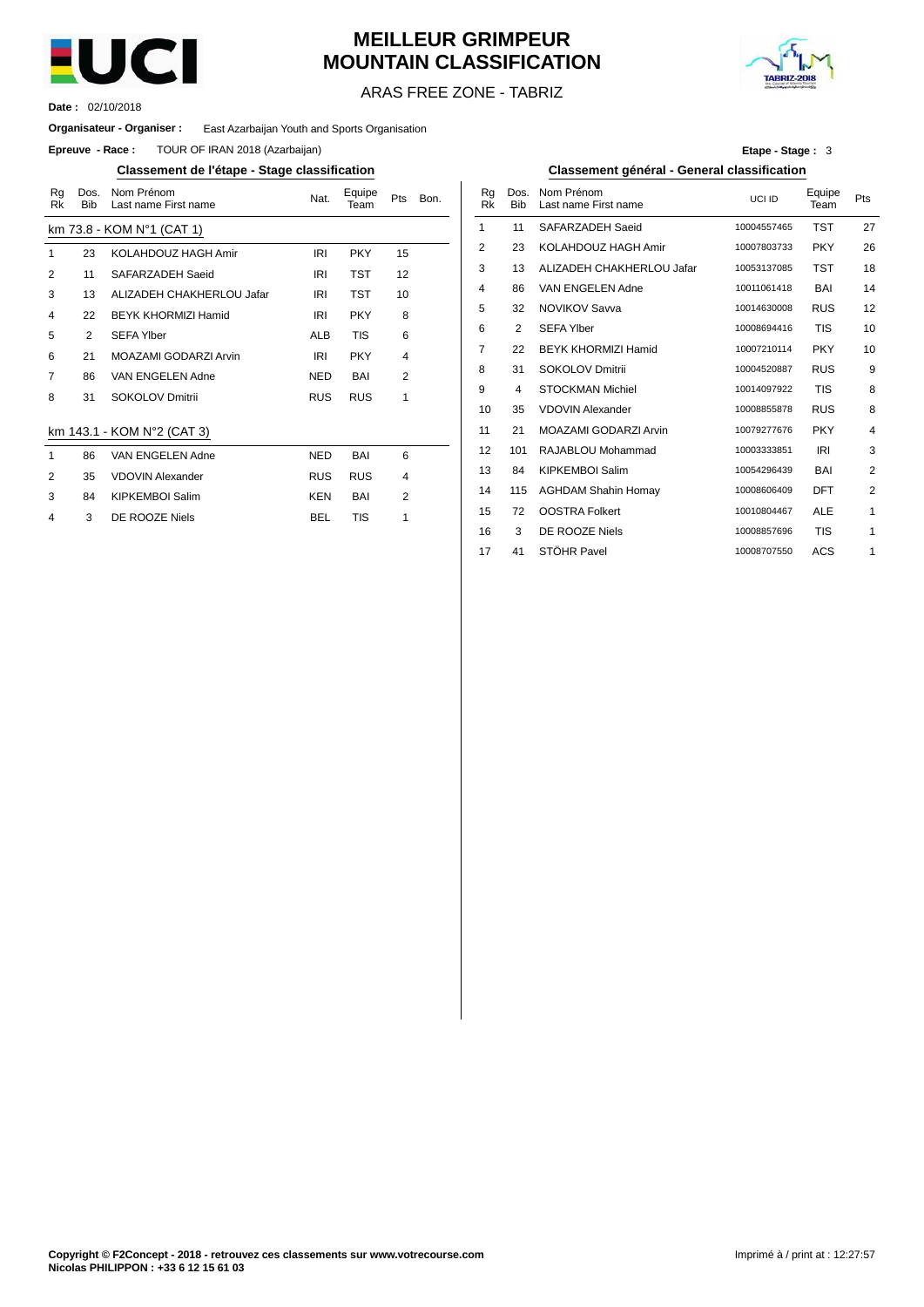

**Date :** 02/10/2018

## ARAS FREE ZONE - TABRIZ **CLASSEMENT GENERAL DES JEUNES BEST YOUNG GENERAL CLASSIFICATION**



**Etape - Stage :** 3

**Distance :** 507.3 km

**Organisateur - Organiser :** East Azarbaijan Youth and Sports Organisation

| Epreuve - Race: TOUR OF IRAN 2018 (Azarbaijan) |
|------------------------------------------------|
|                                                |

| Rang<br>Rank | Dos.<br><b>Bib</b> | <b>NOM Prénom</b><br>Last name First Name | Equipe<br>Team               | UCI ID      | Temps<br>Time | Ecart<br>Gap |
|--------------|--------------------|-------------------------------------------|------------------------------|-------------|---------------|--------------|
| 1            | 25                 | GANJKHANLOU Mohammad                      | PISHGAMAN CYCLING TEAM       | 10010653513 | 12h19'06"     |              |
| 2            | 1                  | <b>STOCKMAN Abram</b>                     | <b>TARTELETTO - ISOREX</b>   | 10013892404 | 12h19'21"     | 15"          |
| 3            | 14                 | <b>NAJAFI Bahram</b>                      | <b>TABRIZ SHAHRDARY TEAM</b> | 10009680378 | 12h19'22"     | 16"          |
| 4            | 55                 | <b>SOKOLOV Nikita</b>                     | VINO - ASTANA MOTORS         | 10015082672 | 12h19'27"     | 21"          |
| 5            | 61                 | LAŠINIS Venantas                          | <b>STAKI - TECHNORAMA</b>    | 10009973705 | 12h19'29"     | 23"          |
| 6            | 4                  | <b>STOCKMAN Michiel</b>                   | <b>TARTELETTO - ISOREX</b>   | 10014097922 | 12h21'25"     | 02'19"       |
| 7            | 32                 | <b>NOVIKOV Savva</b>                      | <b>RUSSIA NATIONAL TEAM</b>  | 10014630008 | 12h22'40"     | 03'34"       |
| 8            | 102                | JAMAHISIAN GHALEHSEFIDI Amirhossein       | <b>IRANIAN NATIONAL TEAM</b> | 10011136994 | 12h24'04"     | 04'58"       |
| 9            | 13                 | ALIZADEH CHAKHERLOU Jafar                 | <b>TABRIZ SHAHRDARY TEAM</b> | 10053137085 | 12h29'18"     | 10'12"       |
| 10           | 84                 | <b>KIPKEMBOI Salim</b>                    | <b>BIKE AID</b>              | 10054296439 | 12h32'29"     | 13'23"       |
| 11           | 54                 | <b>VOLOSHIN Alexey</b>                    | VINO - ASTANA MOTORS         | 10009816178 | 12h33'45"     | 14'39"       |
| 12           | 56                 | <b>SEMENOV Alexandr</b>                   | VINO - ASTANA MOTORS         | 10011219446 | 12h33'55"     | 14'49"       |
| 13           | 36                 | NIKIFOROV Arseny                          | <b>RUSSIA NATIONAL TEAM</b>  | 10010165277 | 12h34'03"     | 14'57"       |
| 14           | 33                 | <b>SMIRNOV Alexandr</b>                   | <b>RUSSIA NATIONAL TEAM</b>  | 10015769150 | 12h35'36"     | 16'30"       |
| 15           | 93                 | SHIRALIYEV Karim                          | AZERBAIJAN NATIONAL TEAM     | 10015334165 | 12h37'28"     | 18'22"       |
| 16           | 94                 | MIKAYILZADE Musa                          | AZERBAIJAN NATIONAL TEAM     | 10010197007 | 12h39'11"     | 20'05"       |
| 17           | 114                | JAFAR ZADEH Morteza                       | <b>DFT TEAM</b>              | 10067246848 | 12h45'20"     | 26'14"       |
| 18           | 83                 | <b>KAGIMU Charles</b>                     | <b>BIKE AID</b>              | 10064580156 | 12h45'28"     | 26'22"       |
| 19           | 63                 | <b>VAITAITIS Kestutis</b>                 | STAKI - TECHNORAMA           | 10015992048 | 12h56'10"     | 37'04"       |
| 20           | 64                 | <b>KUPSTAITIS Povilas</b>                 | <b>STAKI - TECHNORAMA</b>    | 10080220802 | 12h56'36"     | 37'30"       |
| 21           | 62                 | <b>GEMBECKAS Tomas</b>                    | <b>STAKI - TECHNORAMA</b>    | 10013985764 | 13h04'05"     | 44'59"       |
|              |                    |                                           |                              |             |               |              |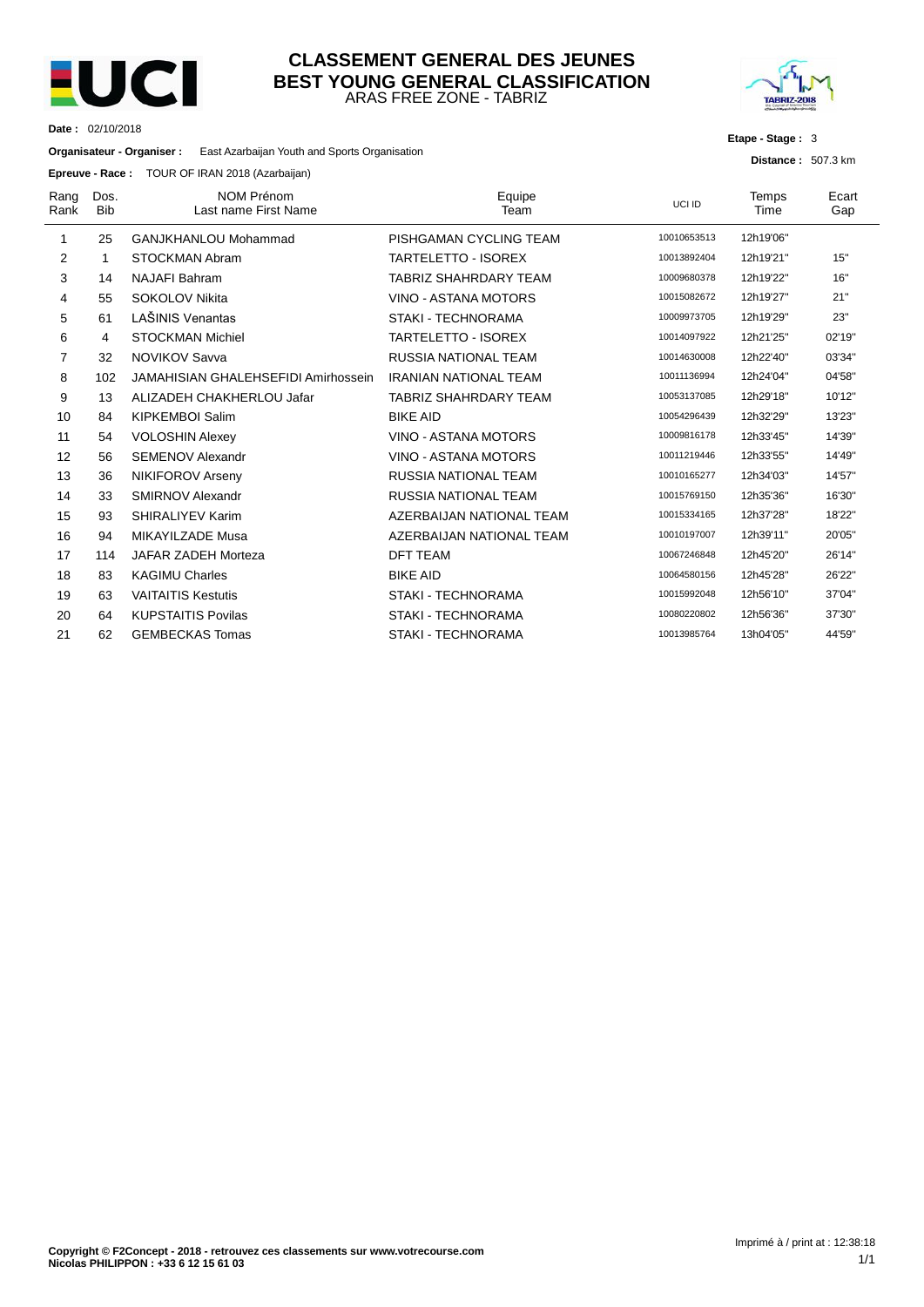

## **CLASSEMENT PAR EQUIPE - TEAM CLASSIFICATION**

ARAS FREE ZONE - TABRIZ



**Etape - Stage :** 3

**Date :** 02/10/2018

L.

**Organisateur - Organiser :** East Azarbaijan Youth and Sports Organisation

**Epreuve - Race :** TOUR OF IRAN 2018 (Azarbaijan)

## **Classement de l'étape - Stage classification Classement général - Général classification**

| Rg<br>Rk | Equipe<br>Team                        | Temps<br>Time | Ecart<br>Gap |
|----------|---------------------------------------|---------------|--------------|
| 1        | <b>BIKE AID</b>                       | 10h45'16"     |              |
|          | $84 - 86 - 82$                        |               |              |
| 2        | RUSSIA NATIONAL TEAM                  | 10h45'39"     | 23"          |
| 3        | $35 - 32 - 31$<br>TARTELETTO - ISOREX | 10h46'49"     | 01'33"       |
|          | $3 - 1 - 5$                           |               |              |
| 4        | ALECTO CYCLINGTEAM                    | 10h47'21"     | 02'05"       |
|          | $73 - 71 - 72$                        |               |              |
| 5        | PISHGAMAN CYCLING TEAM                | 10h47'21"     | 02'05"       |
|          | $23 - 25 - 21$                        |               |              |
| 6        | TABRIZ SHAHRDARY TEAM                 | 10h47'31"     | 02'15"       |
|          | $11 - 14 - 13$                        |               |              |
| 7        | VINO - ASTANA MOTORS                  | 10h47'47"     | 02'31''      |
|          | $54 - 55 - 56$                        |               |              |
| 8        | AC SPARTA PRAHA                       | 10h47'55"     | 02'39"       |
|          | $42 - 44 - 41$                        |               |              |
| 9        | <b>IRANIAN NATIONAL TEAM</b>          | 10h48'02"     | 02'46"       |
|          | $106 - 102 - 105$                     |               |              |
| 10       | <b>GUN AY TABRIZ TEAM</b>             | 10h50'55"     | 05'39"       |
| 11       | 123 - 122 - 124<br><b>DFT TEAM</b>    |               | 14'37"       |
|          | $115 - 111 - 114$                     | 10h59'53"     |              |
| 12       | STAKI - TECHNORAMA                    | 11h10'42"     | 25'26"       |
|          | $61 - 63 - 65$                        |               |              |
|          |                                       |               |              |

| Rg<br>Rk | Equipe<br>Team               | Temps<br>Time | Ecart<br>Gap |
|----------|------------------------------|---------------|--------------|
| 1        | <b>TARTELETTO - ISOREX</b>   | 36h59'34"     |              |
| 2        | <b>BIKE AID</b>              | 37h00'20"     | 46"          |
| 3        | RUSSIA NATIONAL TEAM         | 37h01'25"     | 01'51"       |
| 4        | ALECTO CYCLINGTEAM           | 37h02'25"     | 02'51"       |
| 5        | PISHGAMAN CYCLING TEAM       | 37h02'25"     | 02'51"       |
| 6        | VINO - ASTANA MOTORS         | 37h02'51"     | 03'17"       |
| 7        | AC SPARTA PRAHA              | 37h02'59"     | 03'25"       |
| 8        | <b>IRANIAN NATIONAL TEAM</b> | 37h06'35"     | 07'01"       |
| 9        | TABRIZ SHAHRDARY TFAM        | 37h09'24"     | 09'50"       |
| 10       | <b>GUN AY TABRIZ TEAM</b>    | 37h48'03"     | 48'29"       |
| 11       | <b>DFT TEAM</b>              | 37h52'31"     | 52'57"       |
| 12       | STAKI - TECHNORAMA           | 38h11'54"     | 01h12'20"    |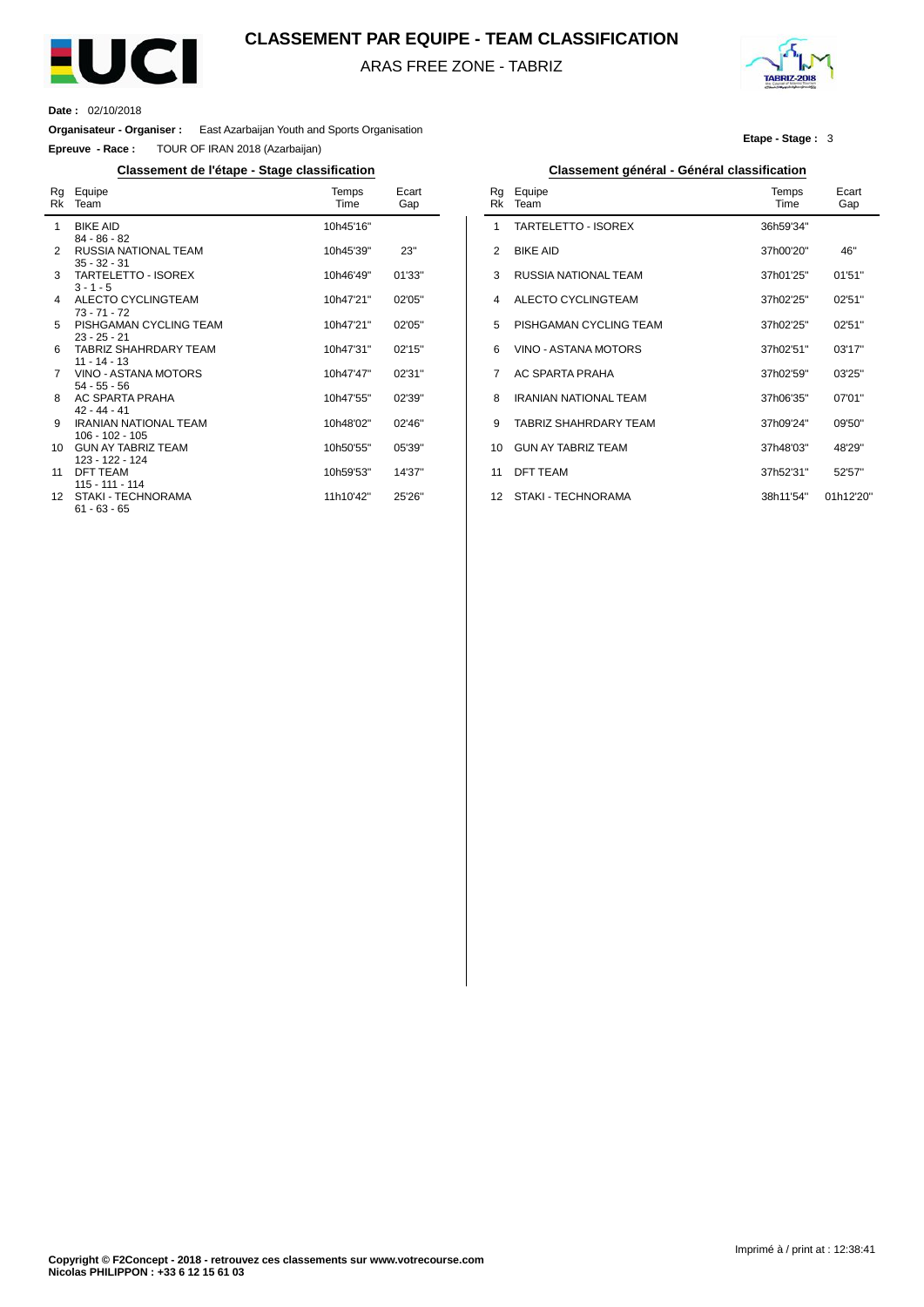# **ORDRE DES VOITURES POUR L'ETAPE N° 4 CONVOY ORDER FOR STAGE 4**

| Rang<br>Rank   | <b>Equipe</b><br><b>Team</b> |  |
|----------------|------------------------------|--|
| 1              | <b>RUSSIA NATIONAL TEAM</b>  |  |
| $\mathbf{2}$   | PISHGAMAN CYCLING TEAM       |  |
| $\overline{3}$ | <b>BIKE AID</b>              |  |
| 4              | <b>TARTELETTO - ISOREX</b>   |  |
| 5              | <b>AC SPARTA PRAHA</b>       |  |
| 6              | TABRIZ SHAHRDARY TEAM        |  |
| $\overline{7}$ | <b>VINO - ASTANA MOTORS</b>  |  |
| 8              | <b>STAKI - TECHNORAMA</b>    |  |
| 9              | <b>ALECTO CYCLINGTEAM</b>    |  |
| 10             | <b>IRANIAN NATIONAL TEAM</b> |  |
| 11             | <b>DFT TEAM</b>              |  |
| 12             | <b>GUN AY TABRIZ TEAM</b>    |  |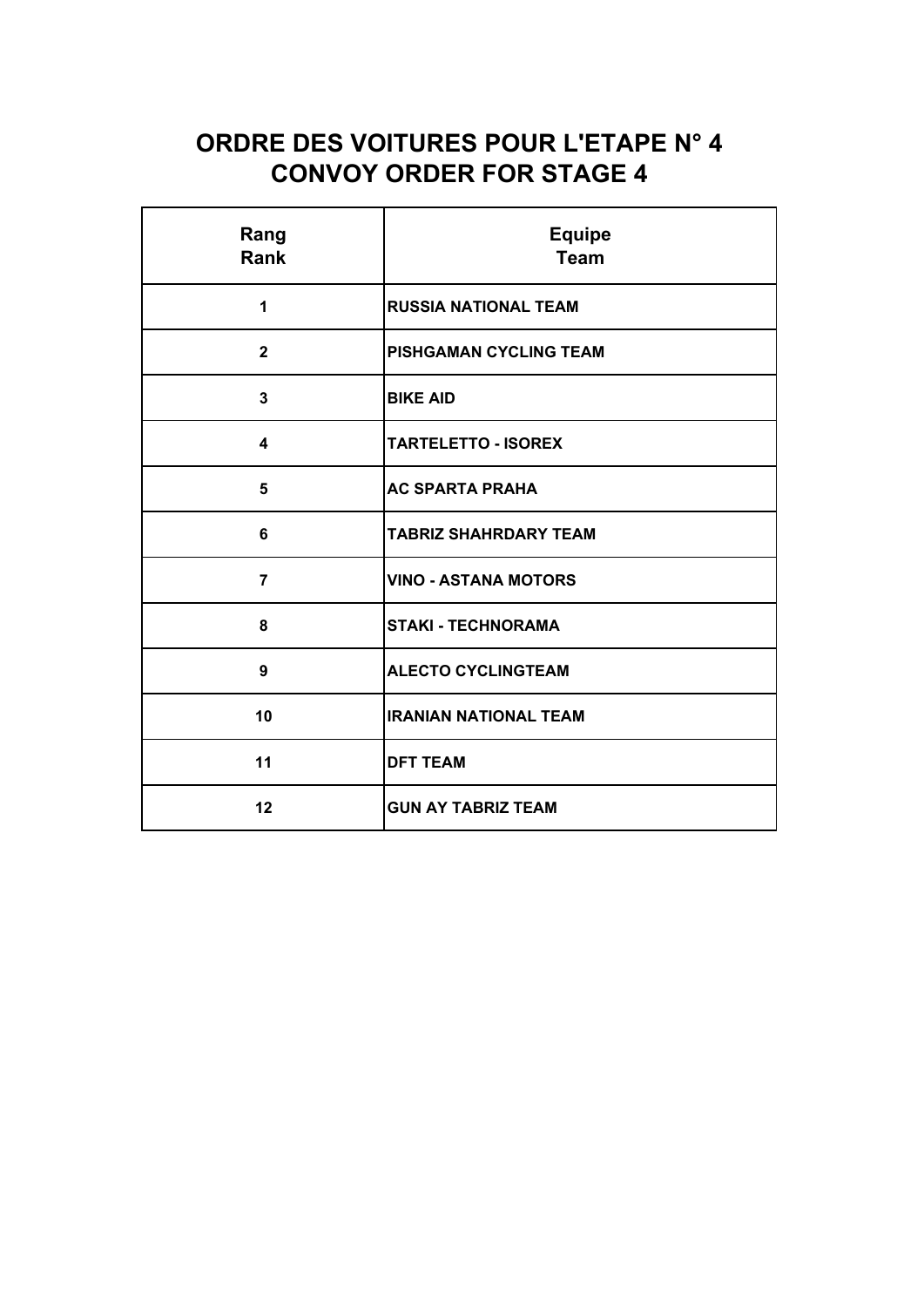# **Communiqué des commissaires Communique of the Commissaires panel**

TOUR OF IRAN 2018 (Azarbaijan) Du 30/09/18 au 05/10/18

# **Communique N°3 (étape/Stage : ARAS FREE ZONE - TABRIZ)**

Rectifying of communique of the commissaire panel n°2 :

After identity verification of a car, the penalty for the team manager IRANIAN NATIONAL TEAM - MEHRABANI AZAR - 10005572733 is canceled

Art. 12.1.040 - 29 Unseemly behaviour against neutral technical service

Race number 25 - GANJKHANLOU Mohammad - PISHGAMAN CYCLING TEAM - 10010653513

Fine 50CHF

Art. 12.1.040 - 11.1.2 Pushing off against car

Race number 26 - SOHRABI Mehdi - PISHGAMAN CYCLING TEAM - 10002227445

Race number 125 - NAJMI BONAB Hossein - GUN AY TABRIZ TEAM - 10075503063

Fine 50CHF, 10'' penalty and 5 penalty points in points classification

Imprimé à / print at : 12:36:37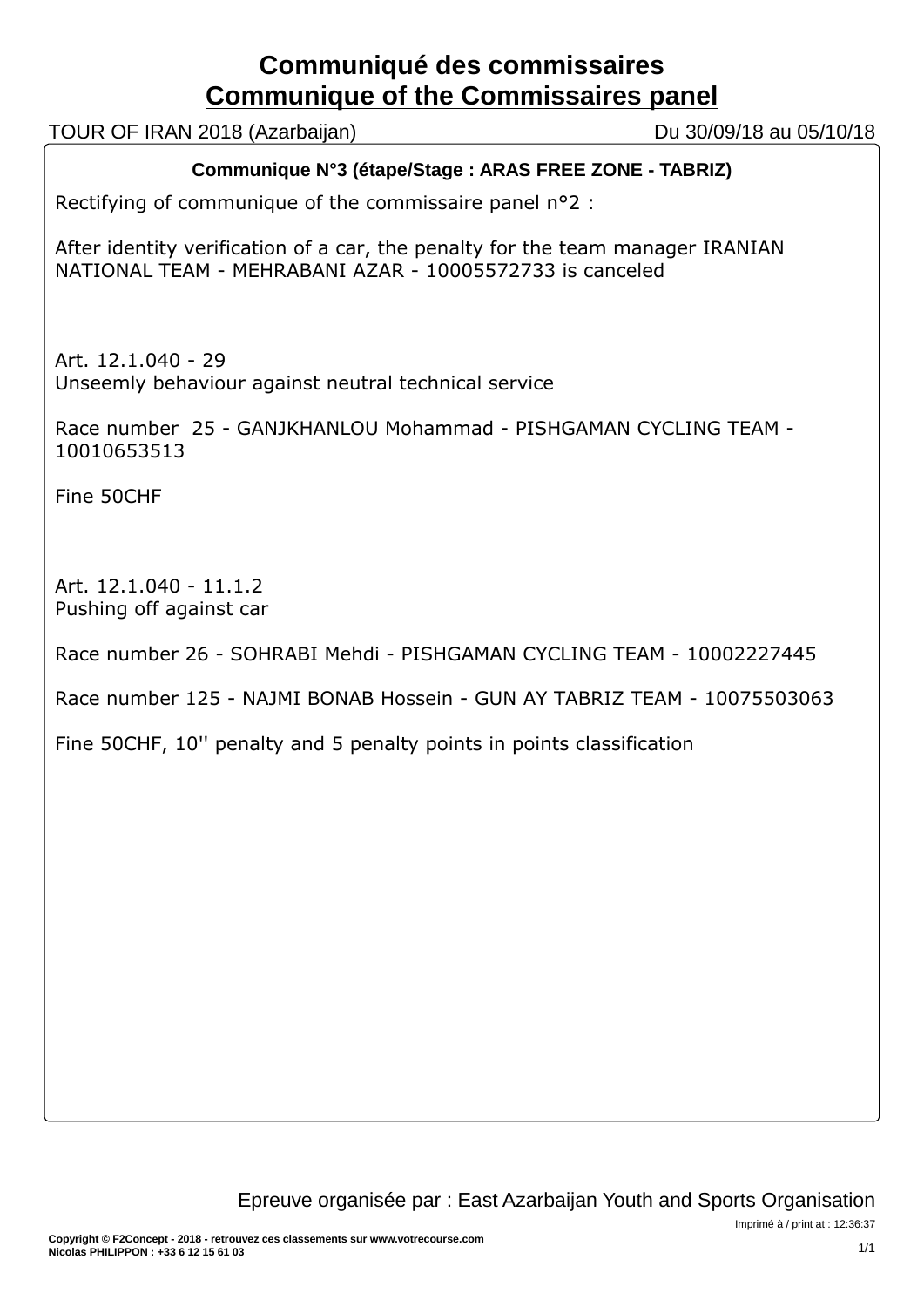

# **TOUR OF IRAN 2018 (Azarbaijan) - Etape N° 4** du 30/09/2018 au 05/10/2018 LISTE DES PARTANTS - START LIST Etape - Stage : TABRIZ - SAREIN - 03/10/18



|                |                                                      |                            | Liapo - Olayo LinDiviz |
|----------------|------------------------------------------------------|----------------------------|------------------------|
|                | TIS - TARTELETTO - ISOREX                            |                            | <b>BEL</b>             |
| 1              | * STOCKMAN Abram                                     | 10013892404                |                        |
| $\overline{2}$ | SEFA Ylber                                           | 10008694416                |                        |
| 3              | DE ROOZE Niels                                       | 10008857696                |                        |
| 4              | * STOCKMAN Michiel                                   | 10014097922                |                        |
| 5<br>6         | <b>SCHEIRE Ruben</b><br>DE JONGHE Kevin              | 10006453009<br>10006597495 |                        |
|                |                                                      |                            |                        |
|                | D.S.: BAUWENS Peter - 10016348827                    |                            |                        |
|                | TST - TABRIZ SHAHRDARY TEAM                          |                            | <b>IRI</b>             |
| 11             | SAFARZADEH Saeid                                     | 10004557465                |                        |
| 12<br>13       | MAZOCHIAN Mehdi<br>* ALIZADEH CHAKHERLOU Jafar       | 10010986848<br>10053137085 |                        |
| 14             | * NAJAFI Bahram                                      | 10009680378                |                        |
|                | D.S.: MIZBANI IRANAGH - 10001198134                  |                            |                        |
|                |                                                      |                            |                        |
| 21             | PKY - PISHGAMAN CYCLING TEAM                         |                            | <b>IRI</b>             |
| 22             | MOAZAMI GODARZI Arvin<br>BEYK KHORMIZI Hamid         | 10079277676<br>10007210114 |                        |
| 23             | KOLAHDOUZ HAGH Amir                                  | 10007803733                |                        |
| 24             | <b>ARIYAN Behnam</b>                                 | 10008789800                |                        |
| 25             | * GANJKHANLOU Mohammad                               | 10010653513                |                        |
| 26             | SOHRABI Mehdi                                        | 10002227445                |                        |
|                | D.S.: SEYEDREZAEIKHORMIZI Seyedmostafa - 10002677382 |                            |                        |
|                | <b>RUS - RUSSIA NATIONAL TEAM</b>                    |                            | <b>RUS</b>             |
| 31             | <b>SOKOLOV Dmitrii</b>                               | 10004520887                |                        |
| 32             | * NOVIKOV Savva                                      | 10014630008                |                        |
| 33             | * SMIRNOV Alexandr                                   | 10015769150                |                        |
| 35             | <b>VDOVIN Alexander</b>                              | 10008855878                |                        |
| 36             | * NIKIFOROV Arseny                                   | 10010165277                |                        |
|                | D.S.: SMYSLOV Denis - 10001528439                    |                            |                        |
|                | <b>ACS - AC SPARTA PRAHA</b>                         |                            | <b>CZE</b>             |
| 41             | STÖHR Pavel                                          | 10008707550                |                        |
| 42             | STÖHR Jan                                            | 10008707449                |                        |
| 43<br>44       | KALOJÍROS Tomáš<br><b>FIALA Petr</b> □               | 10007650048<br>10009386550 |                        |
|                | D.S.: ŠUBRT PAVEL - 10003008192                      |                            |                        |
|                |                                                      |                            |                        |
| 51             | VAM - VINO - ASTANA MOTORS                           |                            | <b>KAZ</b>             |
| 52             | <b>ASTAFYEV Stepan</b><br>KAMYSHEV Arman             | 10009385742<br>10006472409 |                        |
| 53             | NEPOMNYACHSHIY Yevgeniy                              | 10006088550                |                        |
| 54             | * VOLOSHIN Alexey                                    | 10009816178                |                        |
| 55             | * SOKOLOV Nikita                                     | 10015082672                |                        |
| 56             | * SEMENOV Alexandr                                   | 10011219446                |                        |
|                | D.S.: DANNIKER Sergey - 10002935242                  |                            |                        |
|                | <b>STC - STAKI - TECHNORAMA</b>                      |                            | LTU                    |
| 61             | * LAŠINIS Venantas                                   | 10009973705                |                        |
| 62             | * GEMBECKAS Tomas                                    | 10013985764                |                        |
| 63             | * VAITAITIS Kestutis                                 | 10015992048                |                        |
| 64             | * KUPSTAITIS Povilas                                 | 10080220802                |                        |
| 65             | <b>SERTVYTIS Donatas</b> □                           | 10006903148                |                        |
|                | D.S.: VILENIŠKIS Deividas - 10009364120              |                            |                        |
|                | ALE - ALECTO CYCLINGTEAM                             |                            | <b>NED</b>             |
| 71             | <b>DOETS Marco</b>                                   | 10010976946                |                        |
| 72             | <b>OOSTRA Folkert</b>                                | 10010804467                |                        |
| 73<br>74       | <b>DEKKER Siors</b><br><b>OTTEMA Rick</b>            | 10011101430<br>10007291855 |                        |
| 75             | <b>OVERSTE Matthew</b>                               | 10013802171                |                        |
|                | D.S.: WENNEKES Theo - 10022949776                    |                            |                        |
|                |                                                      |                            |                        |
| 81             | <b>BAI - BIKE AID</b><br><b>SCHÄFER Timo</b>         | 10009395947                | <b>GER</b>             |
| 82             | <b>HENDRICKS Clint</b>                               | 10006481907                |                        |
| 83             | * KAGIMU Charles                                     | 10064580156                |                        |
| 84             | * KIPKEMBOI Salim                                    | 10054296439                |                        |
| 85             | <b>ABRAHAM Meron</b>                                 | 10009966429                |                        |
| 86             | VAN ENGELEN Adne                                     | 10011061418                |                        |
|                | D.S.: MCNICHOLL Sean - 10017506460                   |                            |                        |
|                | AZE - AZERBAIJAN NATIONAL TEAM                       |                            | <b>AZE</b>             |
| 93             | * SHIRALIYEV Karim                                   | 10015334165                |                        |
| 94             | * MIKAYILZADE Musa                                   | 10010197007                |                        |
|                | D.S.: HEYDAROV Elvin - 10050304786                   |                            |                        |

| <b>IRI - IRANIAN NATIONAL TEAM</b>            |                                       |             |  |  |  |
|-----------------------------------------------|---------------------------------------|-------------|--|--|--|
| 101                                           | RAJABLOU Mohammad                     | 10003333851 |  |  |  |
| 102                                           | * JAMAHISIAN GHALEHSEFIDI Amirhossein | 10011136994 |  |  |  |
| 103                                           | RAHMANIBEIRAGH Mohsen                 | 10007448671 |  |  |  |
| 104                                           | ARMOON Mehdi                          | 10009432323 |  |  |  |
| 105                                           | SEYEDGHALICHI Seyedmiladmohammad      | 10006376419 |  |  |  |
| 106                                           | MAHDI Olamaei                         | 10004593639 |  |  |  |
| D.S.: MEHRABANI AZAR - 10005572733            |                                       |             |  |  |  |
| <b>IRI</b><br><b>DFT - DFT TEAM</b>           |                                       |             |  |  |  |
| 111                                           | NEMATI KHIAVI Ali                     | 10005816647 |  |  |  |
| 112                                           | POURESMAEIL Mohammad                  | 10009813653 |  |  |  |
| 113                                           | <b>BAHARI Mahdi</b>                   | 10070504129 |  |  |  |
| 114                                           | * JAFAR ZADEH Morteza                 | 10067246848 |  |  |  |
| 115                                           | <b>AGHDAM Shahin Homay</b>            | 10008606409 |  |  |  |
| 116                                           | <b>HASHEMI Mohammad</b>               | 10067400129 |  |  |  |
| D.S.: NEMATI KHIAVI Rahim - 10070505745       |                                       |             |  |  |  |
| <b>IRI</b><br><b>GTT - GUN AY TABRIZ TEAM</b> |                                       |             |  |  |  |
| 121                                           | SAHRAEI BONAB TOHID                   | 10071089260 |  |  |  |
| 122                                           | PAYDAR SHIRVANEHDEH SAJJAD            | 10071089563 |  |  |  |
| 123                                           | MOKHTARI MEMAR Farhad                 | 10006376621 |  |  |  |
| 124                                           | <b>SAJEDI Miraref</b>                 | 10071113916 |  |  |  |
| 125                                           | NAJMI BONAB Hossein                   | 10075503063 |  |  |  |
| 126                                           | <b>BAGHERI Esmaeil</b>                | 10008712503 |  |  |  |

125 126 NAJMI BONAB Hossein BAGHERI Esmaeil

D.S. : NAJAFZADEH Akbar - 10071089866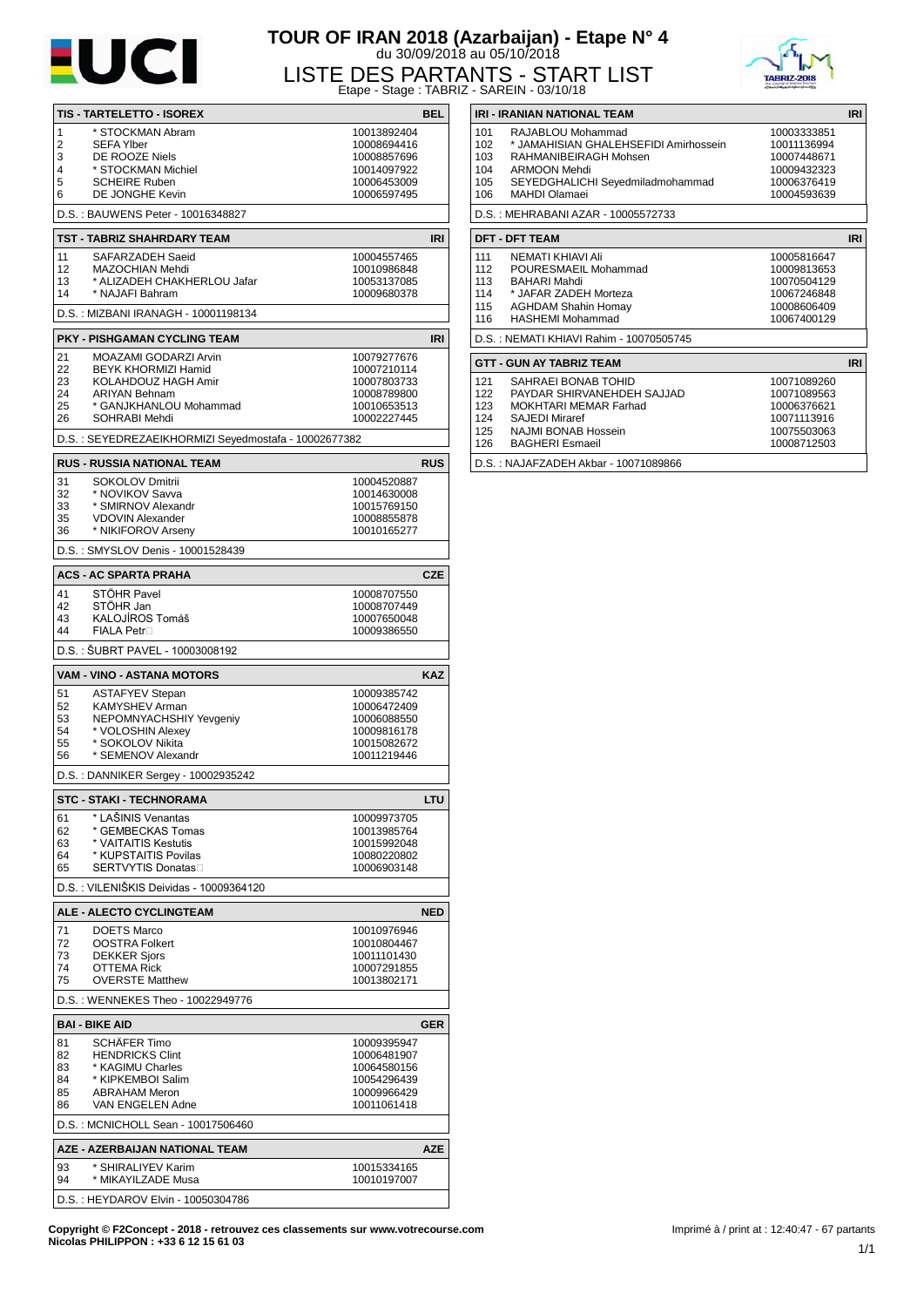## **PORTEURS DE MAILLOTS POUR L'ETAPE N°4 JERSEY WEARERS FOR STAGE 4**

TOUR OF IRAN 2018 (Azarbaijan) East Azarbaijan Youth and Sports Organisation **Date :** 02/10/2018 **Organisateur - Organiser : Epreuve - Race :**

## **Classement général au temps / General classification**

SOKOLOV Dmitrii - RUSSIA NATIONAL TEAM (31)

## **Classement général des GPM / Mountain classification**

Leader : SAFARZADEH Saeid - TABRIZ SHAHRDARY TEAM (11) Porteur / Wearer : SAFARZADEH Saeid - TABRIZ SHAHRDARY TEAM (11)

## **Classement général des sprints / Sprints classification**

Leader : SOKOLOV Dmitrii - RUSSIA NATIONAL TEAM (31) Porteur / Wearer : ABRAHAM Meron - BIKE AID (85)

## **Classement général des jeunes / Best young classification**

Leader : GANJKHANLOU Mohammad - PISHGAMAN CYCLING TEAM (25) Porteur / Wearer : GANJKHANLOU Mohammad - PISHGAMAN CYCLING TEAM (25)

## **Classement général par équipe / Team classification**

TARTELETTO - ISOREX